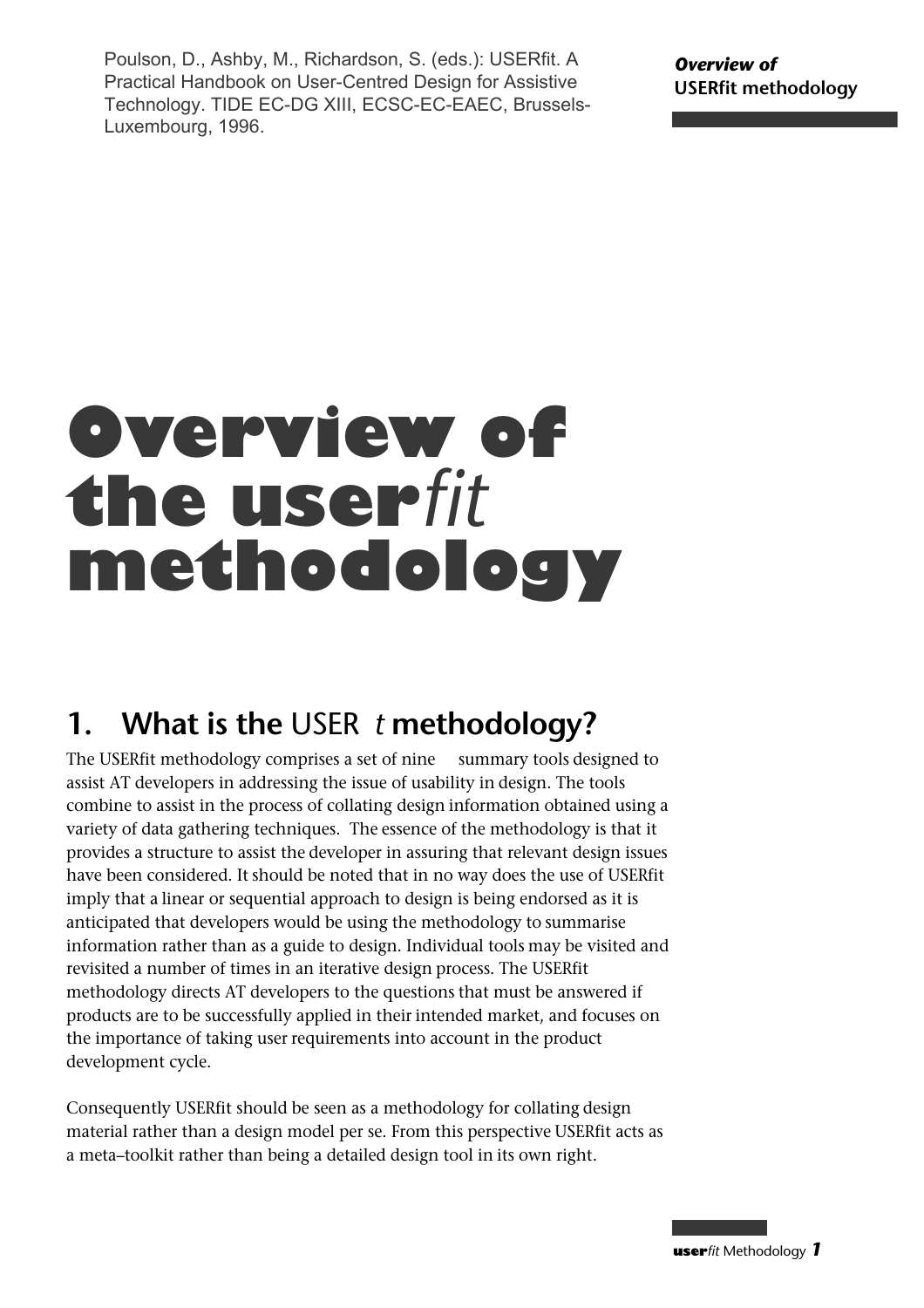# **2. USERfit and the Design Process**

Figure 1 illustrates common design activities and shows how the USERfit methodology supports them. Design usually involves a number of common elements. Typically these include:

- a problem definition phase
- the development of a functional specification
- a building phase
- a testing or evaluation phase

Many designers will intuitively recognise this sequence even though they may not actually use this terminology. This matters not, it is the understanding of the process that is important. Let us now look at this process in more detail and consider how USERfit can be embedded within it.

## **2.1 Problem definition**

Problem definition is where a designer will identify a problem and begin to conceptualise a potential solution – namely a product or service aimed at solving that problem. This process can be broken down into a series of inter–related activities which differ in purpose and level of detail required. These might include background research to establish the nature of the intended market; the extent of competition posed by similar products already in existence; the need to adhere to standards; estimates of the cost of development of the new product, and so on.

It is at this early stage of the process that designers may find greatest use of the methodology's summary tools. In all, five of the tools may be utilised at this stage. Briefly, the Environmental Context and Product Environment tools allow designers to refine a general understanding of the problem that is to be explored and to examine how a product may fit into the wider environment in which end users live. The main purpose of these tools is to force developers to consider the wider implications of how the product will be supported, and also document some of the likely implications of these factors.

More detailed analysis activities are supported by summaries which cover what is known about the characteristics of users (User Analysis) and the activities (Activity Analysis) that they need to perform. The User Analysis (UA) acts as a repository of design information about user characteristics, and summarises the implications that these may have for design. The Activity Analysis (AA) performs a similar function in describing the activities or tasks that each user will need to perform.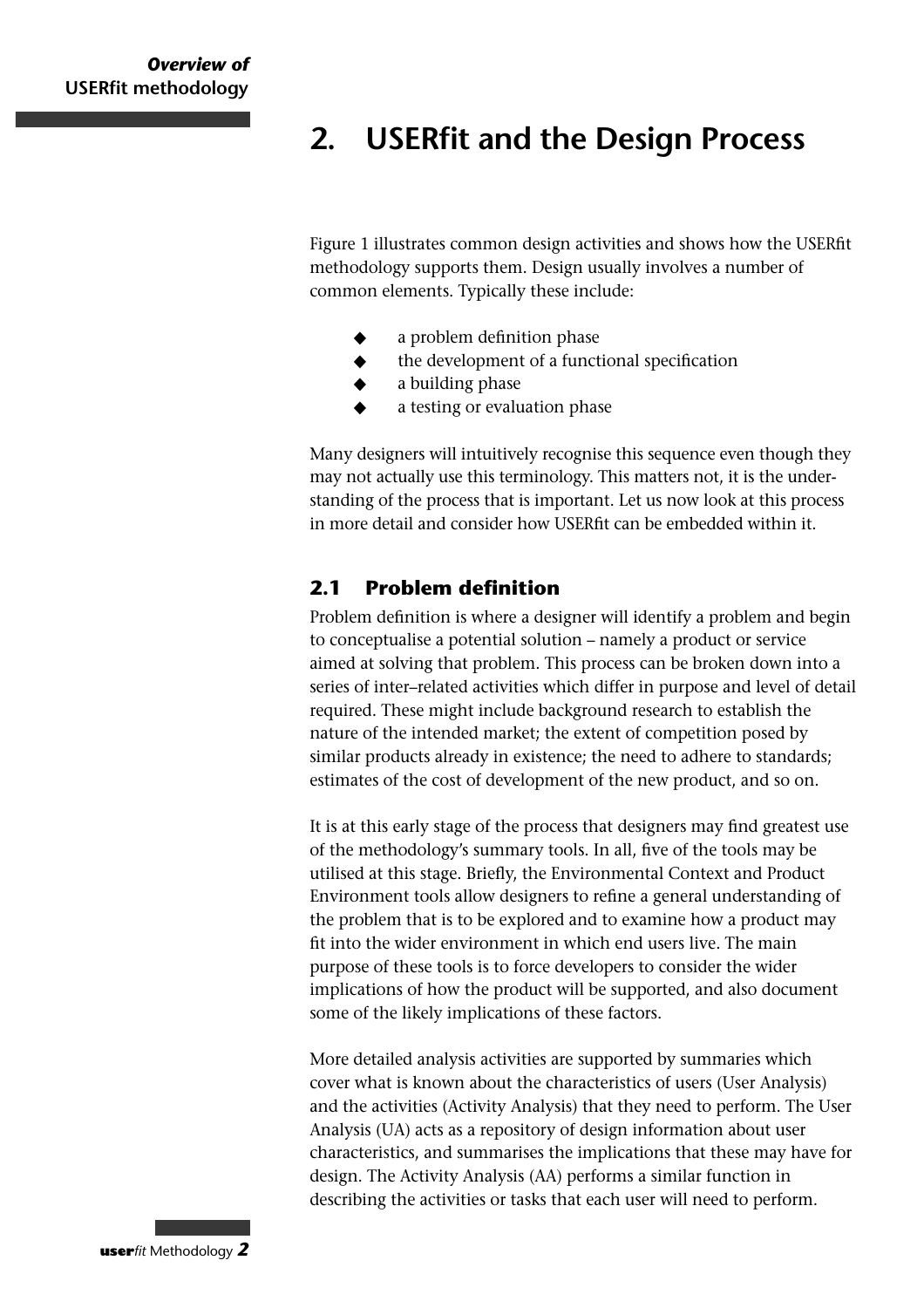### *Overview of* **USERfit methodology**



#### **Figure 1**

**Showing how userfit supports common design activities**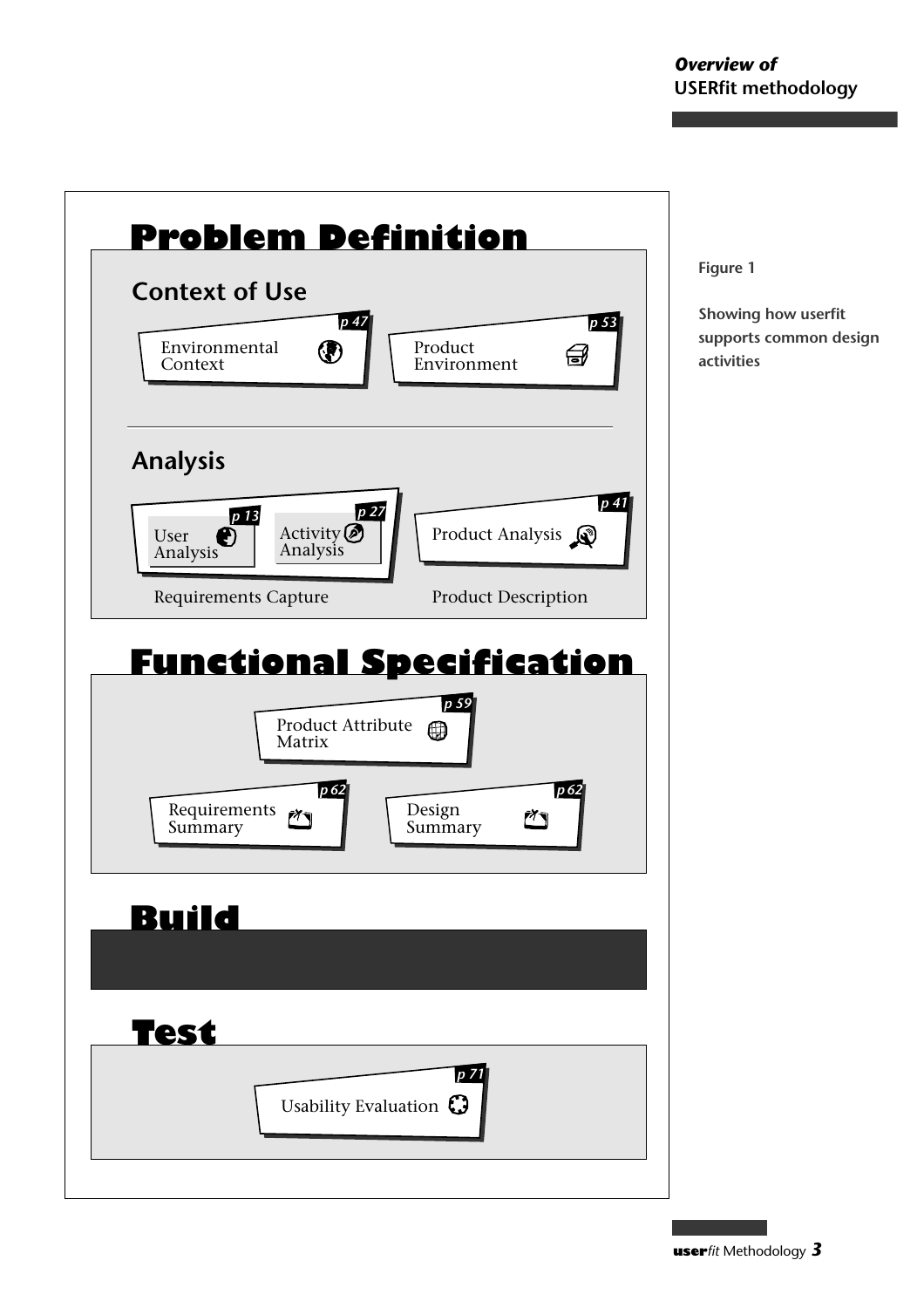Describing the initial functional specification of a product is supported by Product Analysis (PA) which summarises the design decisions made regarding a product's features. This can be used in a variety of ways, as different types of design activity dictate. For example a product may already exist which needs refinement and in this case a Product Analysis can be conducted early in design. Conversely only a basic idea for a product may exist at the start of a project, and so a description of the product will emerge over time and after much deliberation.

## **2.2 Functional Specification**

Once some understanding of the users and their activities has been obtained, it is necessary for developers to move to the more creative process of developing a detailed specification for a product to satisfy users needs. USERfit assists in the process of refining a functional specification for products i.e. what should be implemented, but does not explicitly address technical details of the specification e.g. how a database might be organised or software modules constructed.

The USERfit framework assists in this definition process with a Product Attribute Matrix (PAM) which assists developers in cross–referencing the desired features of a product (as revealed through User and Activity Analyses) with its actual features (as suggested through Product Analysis and Environmental Context considerations). This allows an initial analysis of the likely success of a product in meeting the requirements of end users. The results of this comparison are then used to create a Requirements Summary (RS) and Design Summary (DS) which may be taken through into the build process.

## **2.3 Build**

Building the product follows the specification process. USERfit does not provide assistance in the management of this process as this is largely a technical activity and outside the scope of the methodology. Many structured methods already exist to support such activities.

# **2.4 Test**

Once a physical product exists, USERfit directly supports the planning of testing and evaluation activities through the Usability Evaluation (UA) tools. These assist in the planning of testing activities, in summarising the results of such testing, and in recording any actions needed in the form of design modifications. The emphasis within USERfit is on evaluation of the functionality of products and the degree of match between the capabilities of the product and the needs of users. Technical evaluations are not specifically included within USERfit.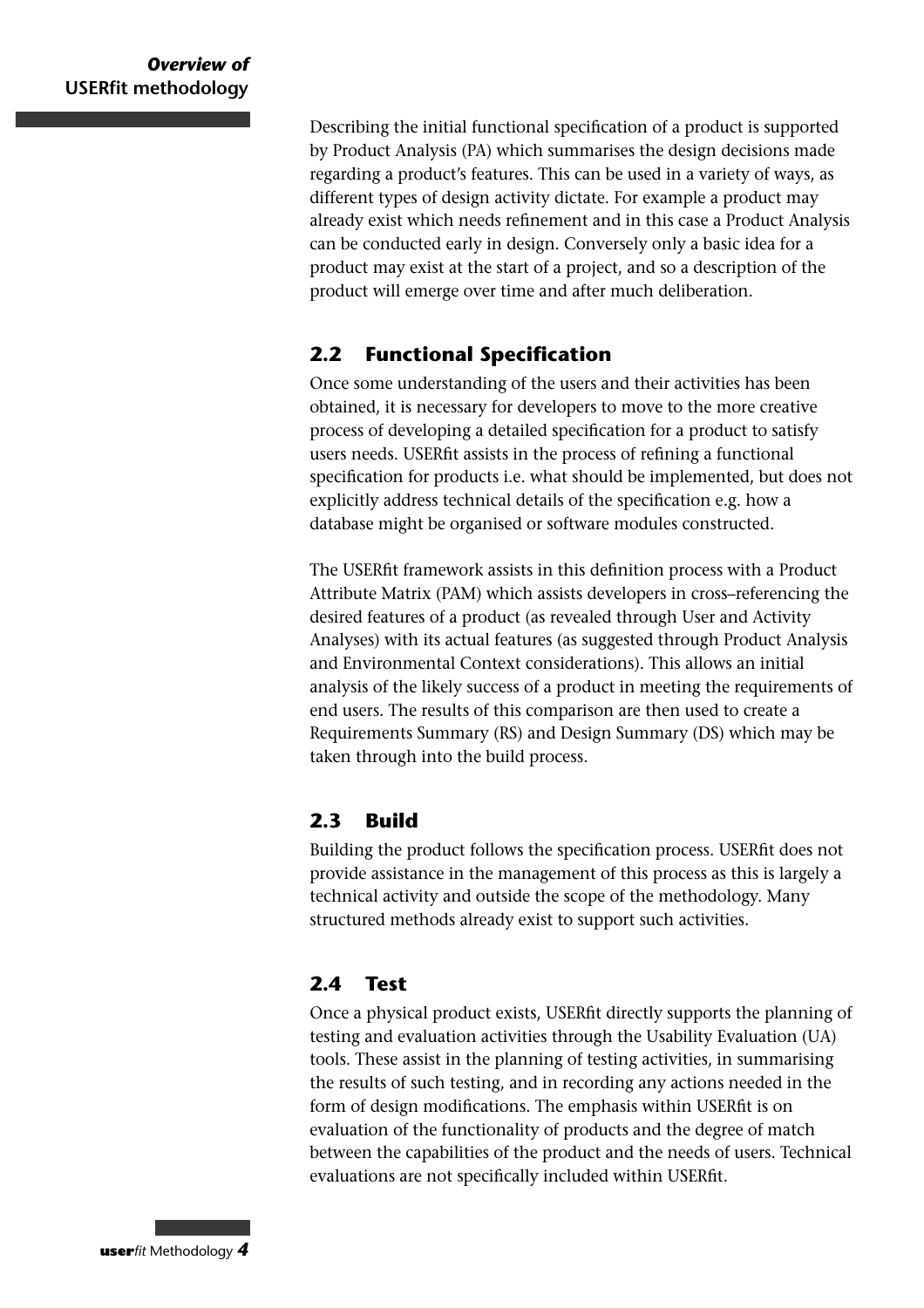# **3. Source material for USERfit**

The reader is reminded that USERfit is essentially a summarising methodology and therefore the product designer is likely to employ a variety of data capture tools to feed into the summary forms. To help in this process, USERfit contains advice on data capture tools and techniques which can be used to assist in the completion of the USERfit methodology. Many of these can be used for different purposes, and their use in this process is described along with examples of their application.

The data capture tools and techniques described in the USERfit manual are listed below according the phases of design to which they may be commonly applied (figure 2). Further detail on when and where to use specific tools and techniques are provided in the detailed instructions for each section of the methodology.

*Analysis/Specification*

*Testing*

*Problem Definition*

USERfit includes specific instructions on how to use these tools and techniques together with worked examples of their use. There is also guidance on the appropriateness of different data gathering tools with different types of disability. Additional sources of information and advice on further reading is also provided in these sections.

For the reader wanting even more background information, the USERfit manual also contains an introduction to the design implications of ageing and disability along with a collection of design prescriptions. This information can be of particular value in the specification phase of design where operational features of a product are being considered, but is also of value in giving a wider understanding of the issues involved in designing for disability.

## **Figure 2**

**USERfit tools and techniques for data capture for each phase of design**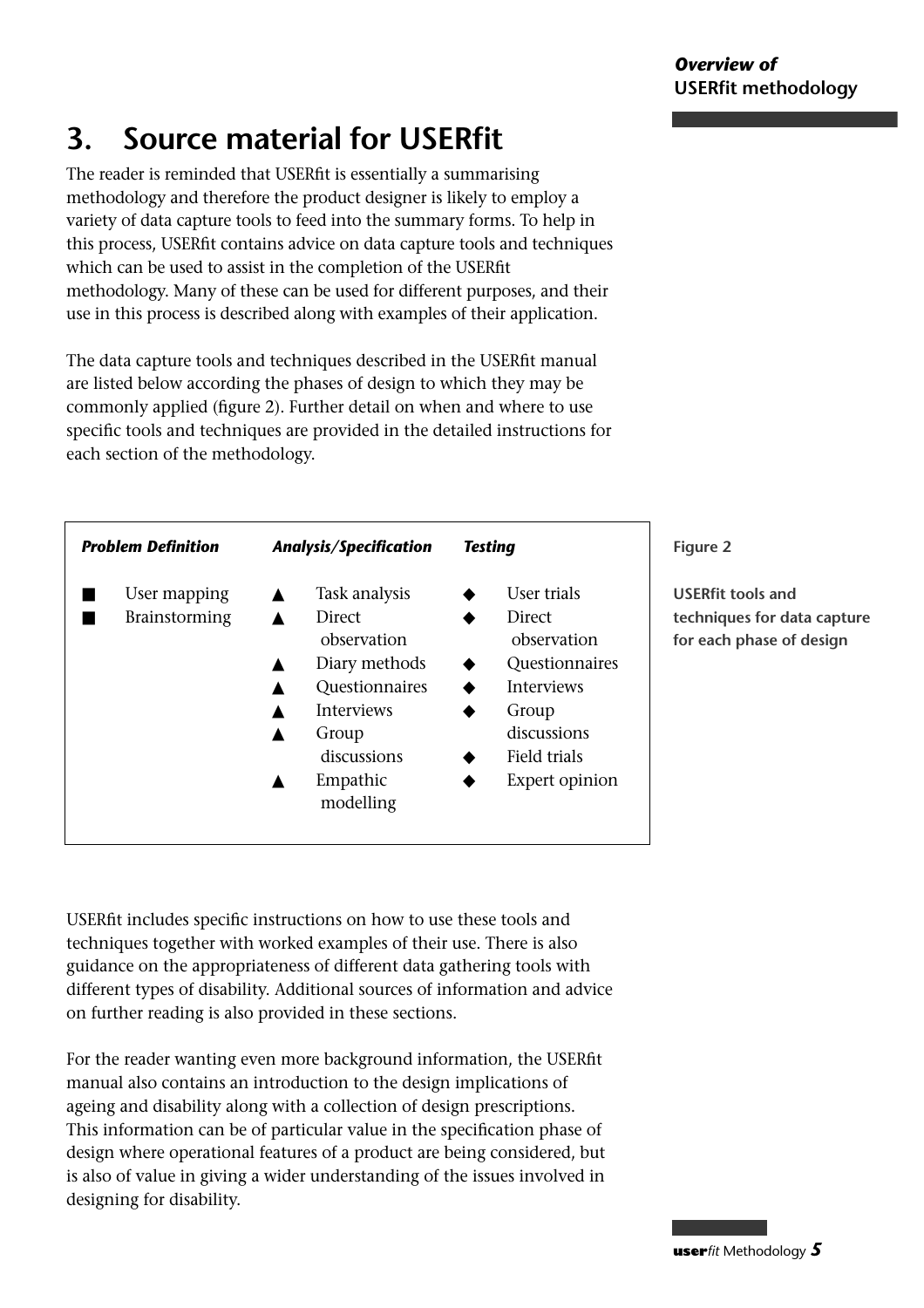For completeness the USERfit manual also contains a section on further information, which gives some guidance on conducting basic research, and identifies some of the common sources of information in this area. These include on line information sources, relevant organisations concerned with usability issues in assistive technology, and a list of other design techniques. The USERfit manual also contains a comprehensive bibliography and reference section, with material grouped into broad topic areas as well as alphabetically.

# **4. Route guidance**

The USERfit methodology is essentially modular and should be thought of a framework for ensuring that all the right kinds of questions are considered during the design cycle, and that design decisions are well recorded.USERfit is also based on a design philosophy which stresses the importance of user involvement and the analysis of user requirements, but that this does not mean that it is believed that all requirements can be captured in advance of working products or prototypes to evaluate. Conversely USERfit has been developed with the understanding that iterative design is often an essential aspect of product development and that developers may often need to engage in a definition/evaluation cycle going through a number of steps.

This makes it difficult to provide definitive guidance on how to use the USERfit methodology, but some indications can be provided based on practical experience gained in its use. Common scenarios for use include:

- ❖ Where there is no idea for a product
- ❖ Where there is no existing product but some broad awareness of the problem to be solved.
- ❖ Where there is an existing product to be refined

It should also be noted that in practice the routes decided upon in a given development project are likely to vary considerably. In addition as you gain experience in using USERfit you will find your own preferred ways of using the approach, and will discover that you place greater or lesser emphasis on different design phases depending on the nature of the problem and your own particular interests.

A developer starting a design activity without a clear view of a possible product should consider starting with the Analysis aspects of USERfit and begin with **User and Activity Analysis** activities (*figure 3*). The objective of this will be to try and understand the needs of a target group of potential users and what they might want from a product. A variety of techniques may be applied to try and understand the problems faced by users, and these might include the **direct observation** of a particular



**Figure 3 User and Activity Analyses**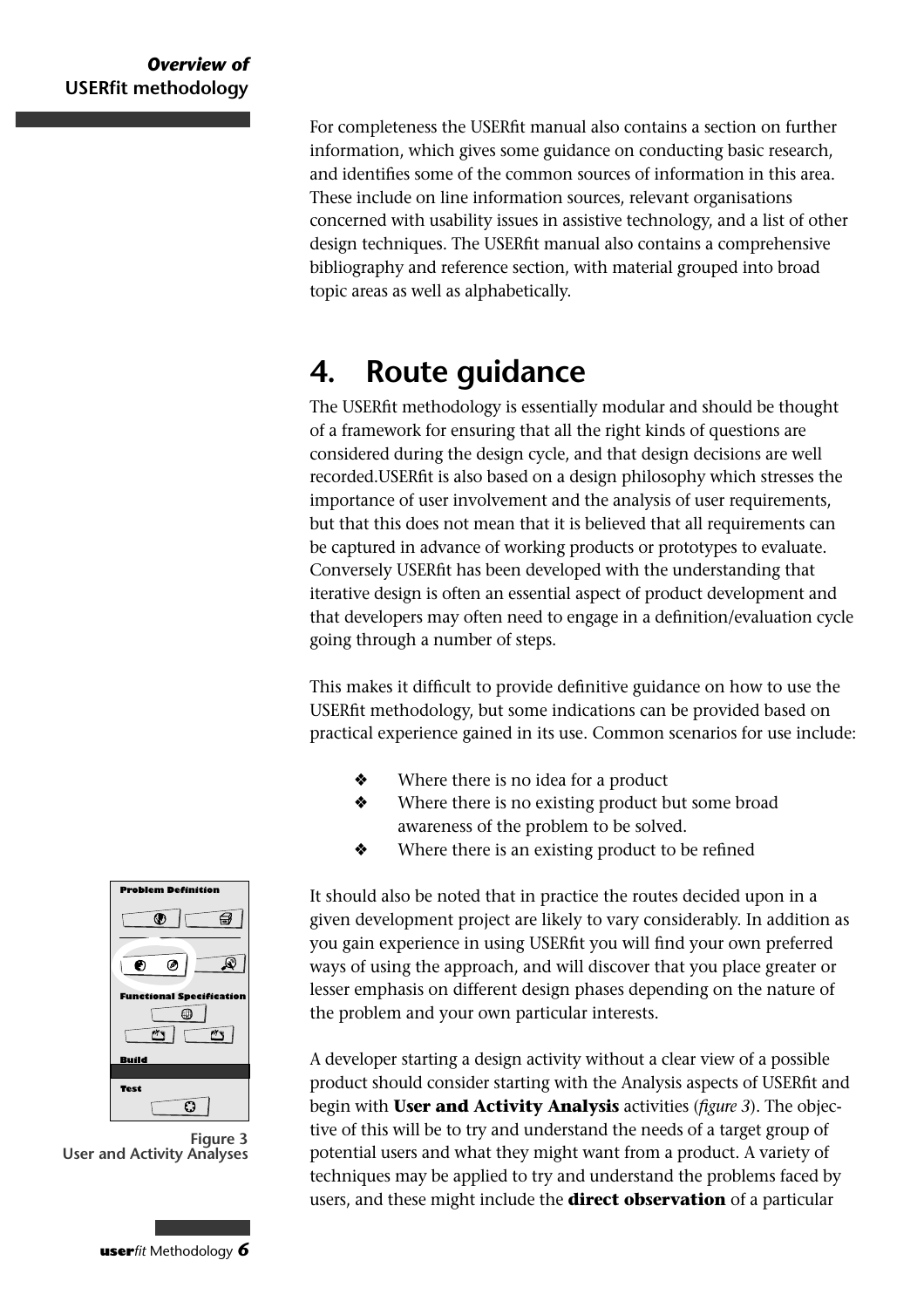group of interest to the developer, or the use of **interviews** or **group discussions** with them. **Task analysis** may also be used to organise this information and to gain a better understanding of the interactions between the different activities that potential users may engage in. The **User Analysis** part of the methodology also focuses the developers attention on the necessity of considering the needs of all possible users in a development and the use of **User Mapping** can assist in this process

Developers will need to decide broadly what product they will develop, and begin creating an initial definition or **Product Analysis**. Problem solving techniques such as **Brainstorming** may be particularly useful, and in addition there is likely to be value in exploring the likely context of use of the product, and attempting to complete the **Environmental Context** and **Product Environment** tools (*figure 4*).

Where there is already some broad idea of the problem to be solved the developer may decide to begin with a detailed **Activity Analysis**, rather than a more general problem identification activity. However even in these cases it is recommended that the context of use be explained, as it can be useful to document these assumptions. This is particularly important where design teams are brought together to solve problems, as it is important to ensure that there is a common vision of the product to be developed and how it will be used.

In the cases where developers are starting from a clear definition of what they will build or have an existing product they wish to refine, a useful starting point can be to document this using **Product Analysis** (*figure 5*). Appendix 1 provides details of the use of the methodology in such a case, and goes into specific details of how the different forms were filled in. This will be particularly useful when the reader tries using the USERfit methodology for themselves. This example shows the USERfit methodology being used for the development of a general consumer product for use by elderly people, and illustrates the scope of the methodology for improving general consumer products. Appendix 2 shows its application in a more obvious AT setting, where an existing specialist communication aid is to be improved.

In many design contexts **Product Analysis** will become more detailed as design discussions continue, and the developer may want to draw on the section on the Design Implications of Ageing and Disability, and Design Principles, to provide them with further information. Once some initial specification has been constructed developers move into a functional specification stage, where the desired attributes of products (as identified from **User and Activity Analyses**) are matched against product attributes that have been defined through **Product Analysis**. This activity is intended to force developers to explicitly consider how

### *Overview of* **USERfit methodology**



**Figure 4 Environmental Context and Product Environment** 



**Figure 5 Product Analysis**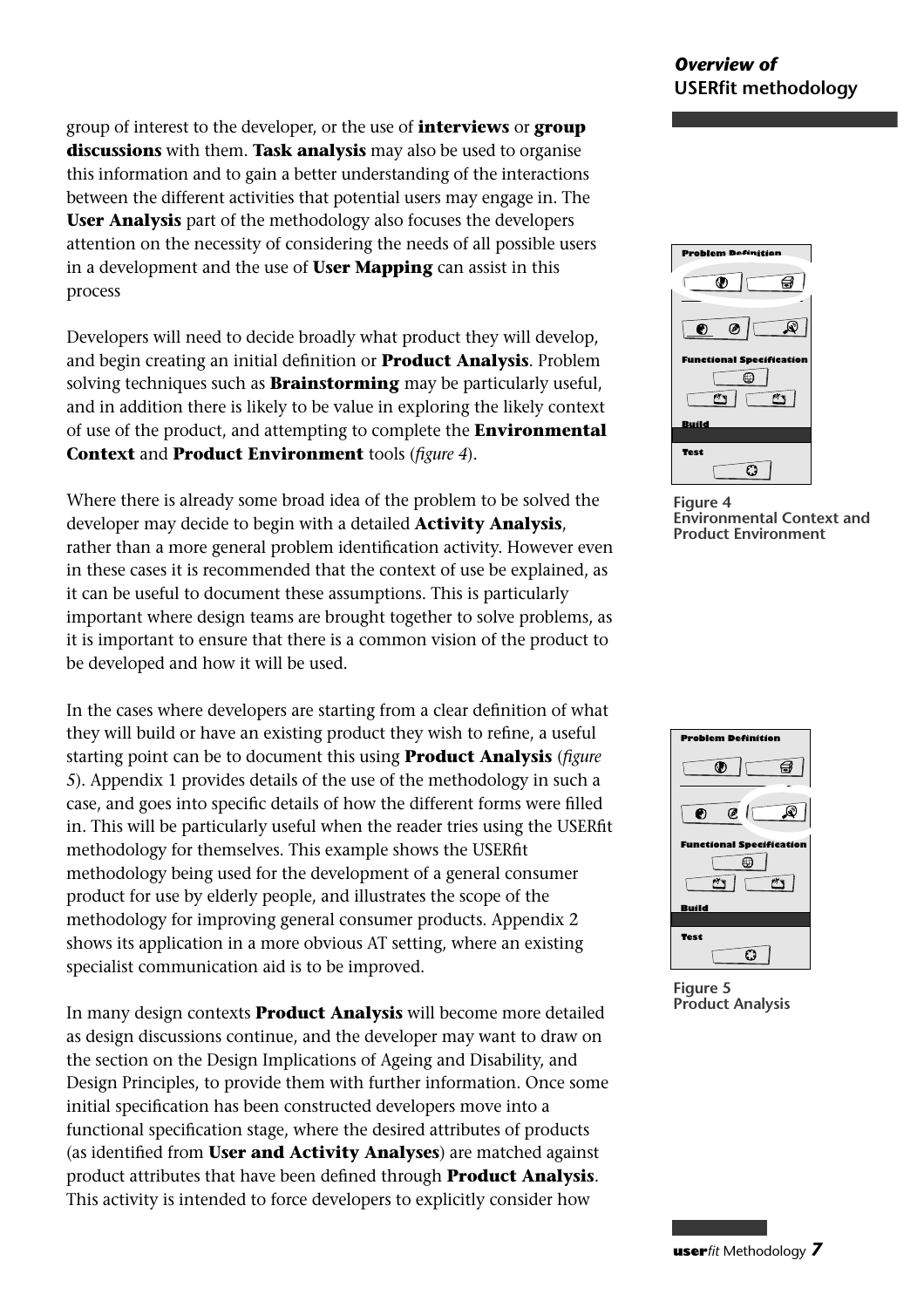## *Overview of* **USERfit methodology**



**Figure 6 Product Attribute Matrix**



**Figure 7 Requirements Summary and Design Summary** 



**Figure 8 Environmental Context and Product Environment** 

well a product specification is likely to satisfy user requirements, in this case before a product has been constructed. The **Product Attribute Matrix** (*figure 6*) is specifically designed to assist in this cross referencing activity but it can also be used as part of the creative design process where developers are trying to identify features that are so far missing from a design specification. In other words, not only will the matrix assist in matching how well design features are meeting users needs, it will also reveal gaps in knowledge about users and the activities they wish to perform using a product.

The outcome of this process is a **Requirements Summary** and **Design Summary** (*figure 7*) which then forms the basis for subsequent design and building of the product. The **Requirement Summary** acts to document all of the desired attributes of the product based on user needs, whilst the **Design Summary** documents what will be implemented. The **Design Summary** can be seen as the agreed functional specification of what will be subsequently built. In many cases what may be built first may be a working prototype rather than a final product, and may range in sophistication from having the full functionality of the final product through to it being a simple mock–up of a product's interface.

The USERfit methodology also encourages developers to consider the practical aspects of implementation early in the design cycle, by directing developers to consider The **Environmental Context** and **Product Environment** (*figure 8*). Such issues are important to consider, and may reveal other parties who should get involved in the development cycle. For example the early consideration of potential training needs and need for support materials such as manuals, can identify other parties who may contribute to the products specification. The production of training and support materials can in itself provide insights as to the quality of a design, and should therefore be encouraged early in the development cycle as an additional way of refining the specification.

The opportunities for evaluating product specifications with end users are somewhat limited however, as most users find abstract concepts harder to discuss than tangible working products. **Group discussions** with potential users can be a useful way of refining a specification in the absence of a working product, but there is no substitute for providing some degree of hands on experience of a product in order to obtain feedback. Thus the value of building prototypes and evaluating them with end users should not be ignored. USERfit encourages the early planning of evaluation activities through the **Usability Evaluation** tool (*figure 9*), and explicitly forces developers to consider their evaluation plans.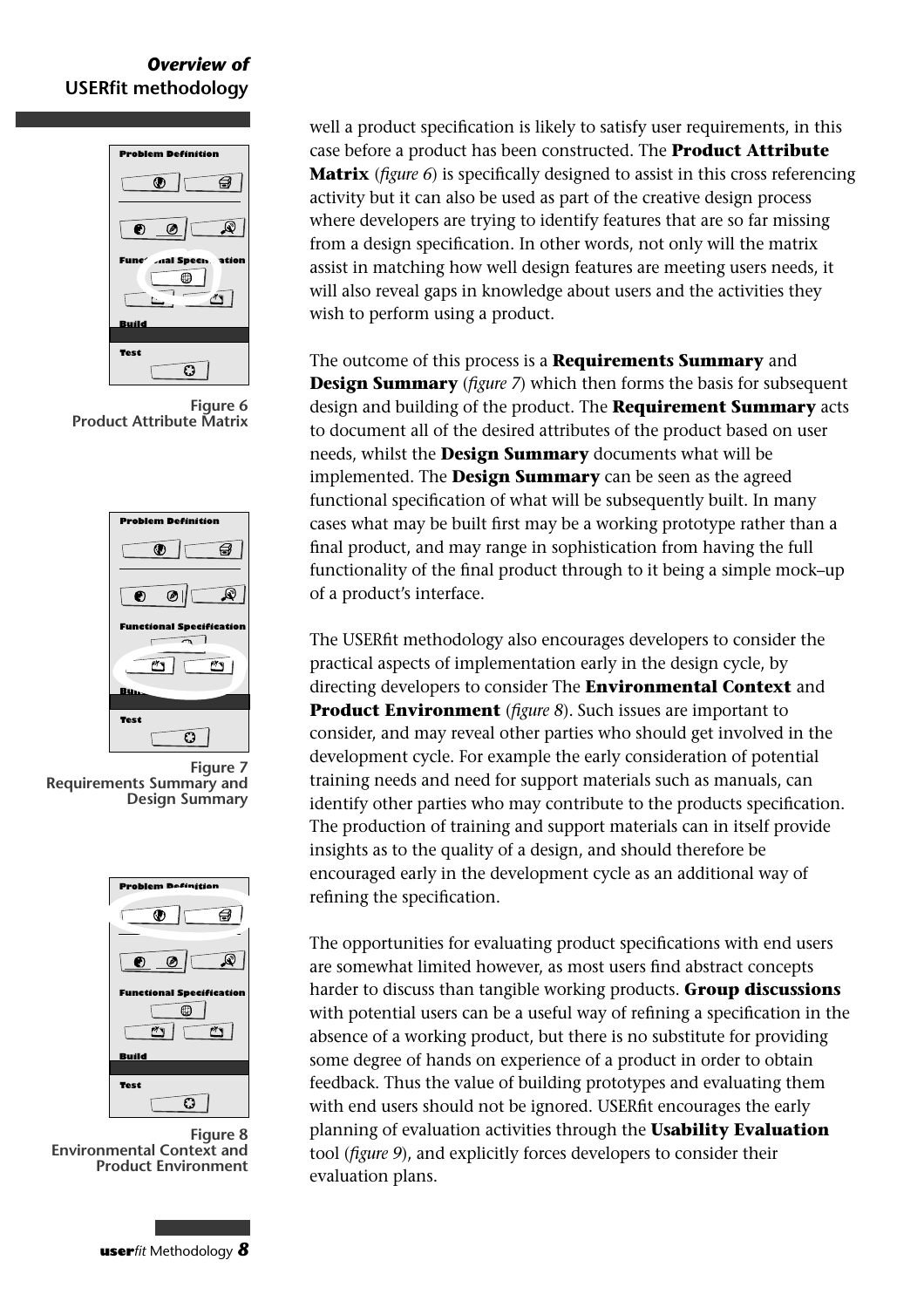Almost without exception, after a product has been developed it will also go through some form of formal evaluation procedure. The USERfit methodology provides assistance in the planning of this activity and also acts to record the outcomes of such evaluations and any changes to the specification needed. Developers are directed to a variety of techniques which will assist in evaluation ranging from the use of **Expert Opinion** through to more formal **User Trials** and **Field Trials**. Evaluation may lead to a refined specification, but may also highlight the need for further research into user issues and the requirements that users may have for products. Depending on the complexity of the problem, developers may find themselves in a development evaluation cycle that takes a number of iterations before a satisfactory product is eventually produced.

Where an existing product is to be refined it may be appropriate to begin using USERfit at the **Usability Evaluation** phase and use the results of any evaluations carried out to refine the specification. Thus it is important to remember that developers need to consider the logical starting point for their design activities. It may be at the **Product Attribute Matrix** stage if knowledge already exists about users, the activities they wish to perform and intended product functionality; or it may even be at the **Usability Evaluation** stage if a product already exists and the designer wishes to assess its effectiveness with specific user groups.

In practice it does not matter too much where the designer starts because the use of the USERfit methodology will expose gaps in one's knowledge or deficiencies in the product specification. It is then a matter of visiting the appropriate stages of the methodology to gather the missing information, and to go through the appropriate stages of design again. In addition developers may decide to only use part of the USERfit methodology, as for small design projects the effort involved in going through each stage may be perceived to be prohibitive. An example of the use of the USERfit methodology for a small design problem is given in Appendix 2, which concentrates on the analysis and specification of an enhanced communication aid.

One word of caution should be given when using USER fit however, and that is the danger of being misled as to the quality of information that is obtained and used in the decision making process. The quality of any output will be limited by the quality of its inputs, and many of the procedures lend themselves to being used as part of group discussions amongst design teams. In these situations it is possible for participants to mislead themselves into believing that opinion is based on factual information, and it is therefore important to question the basis of any assumptions made, and to be aware that merely reaching consensus and filling in USERfit forms does not make the information contained on the forms true. The old adage 'Trash In Trash Out' is appropriate here, and every effort should be made to ensure that the information recorded is

#### *Overview of* **USERfit methodology**



**Figure 9 Usability Evaluation**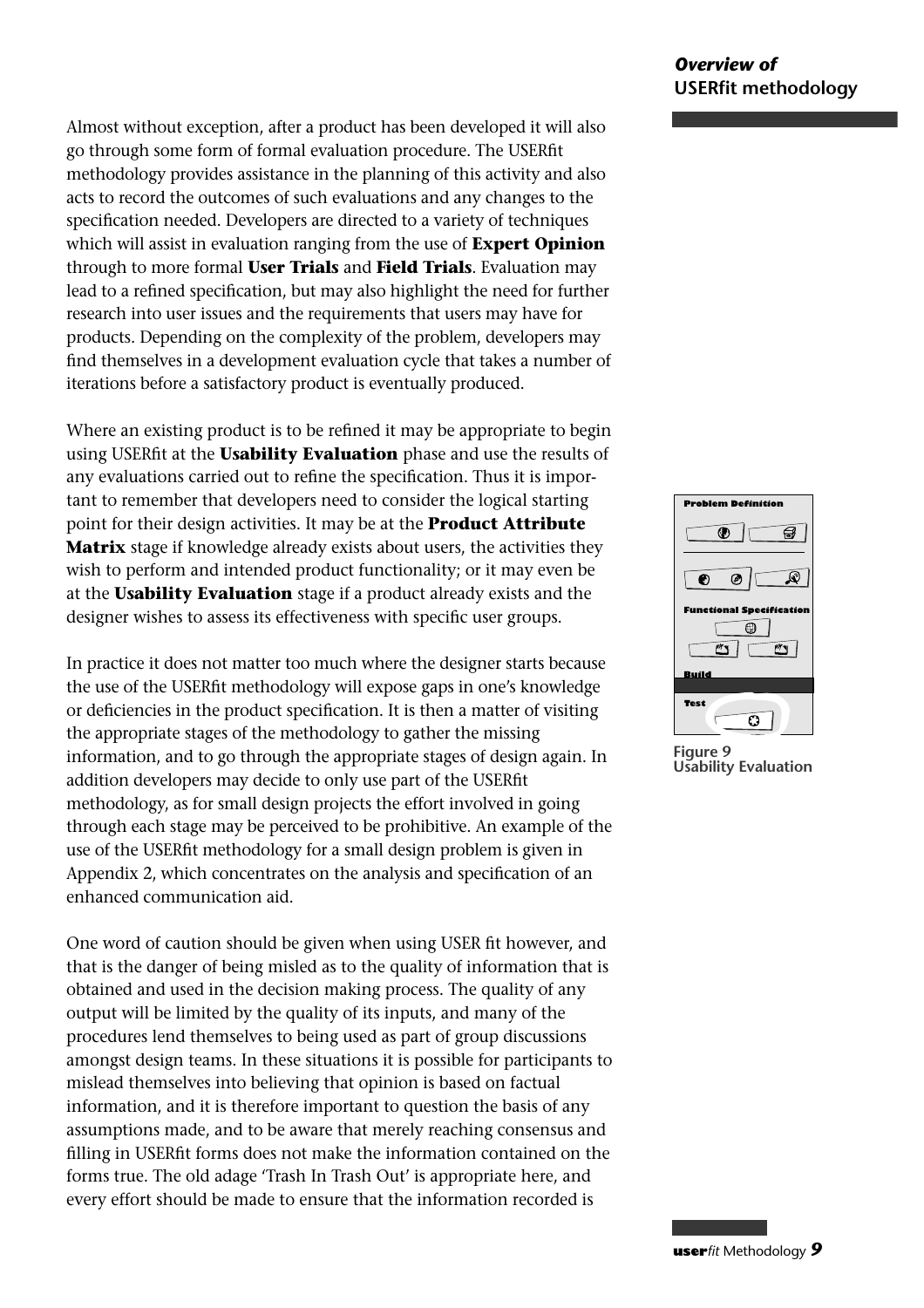## *Overview of* **USERfit methodology**

factual rather than based on opinion. This is particularly important where user needs and requirements are being represented by developers.

In many cases it will be found effective to complete the USERfit methodology as group based activities, and design workshops can be an effective way of completing the USERfit forms.

In such cases there is also a danger of "groupthink" occuring, where opinions are judged to be correct because there is a high degree of consensus. Developers should be aware that this can happen and be prepared to challenge the assumptions they are making under such circumstances. However, much of the value of USERfit is obtained by its use in facilitating communication between the relevant parties involved in design within an organisation, and ensuring that consensus of opinion is reached. We have collated a number of practical tips for using the USERfit methodology in group settings. These include:

- Ensuring participants prepare themselves before attending any workshops
- Ensuring that workshop participants reflect different parts of the organisation such as:
	- ❖ marketing/customer contacts
	- ❖ system developers
	- ❖ leaders of relevant divisions
- Using a person from outside the development team to act as a workshop facilitator
- Ensuring that the objectives of any workshops are clear and priorities are agreed.
- Ensuring that the rules by which any workshops will operate are made clear in advance. These should:
	- ❖ allow equal participation by all group members
	- ❖ provide a non confrontational or threatening environment
- Use a secretary to record the results of the discussions
- Questioning any assumptions that appear to be being made by the group.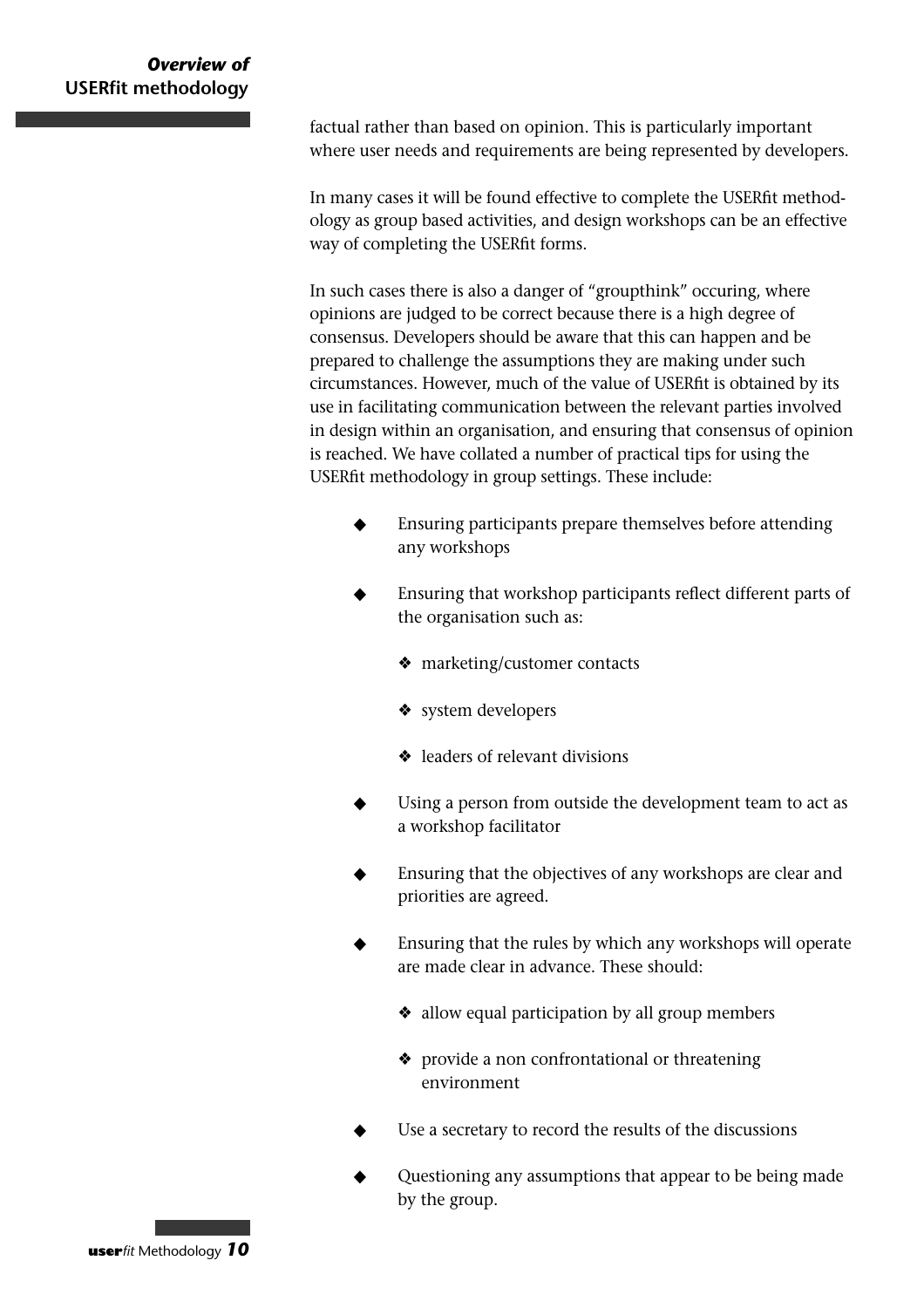For more information on how to conduct **group discussions** in general the reader should consult the description of this technique in the tools and techniques section.

More specific details about how to use USERfit are given in the sections which follow.

# **5. The Format of the Tools**

Each of the tools in the methodology follows a similar format. There is first an Overview which describes: the purpose of the Tool, inputs or information sources for the Tool, a brief description of how the Tool is used, and finally the output from the Tool. Next there is a more detailed description of the Procedure to be followed to complete the Tool, and finally there is the Pro Forma for the Tool itself.

For each of the Tools, the reader will also be advised on appropriate data gathering techniques that can be used to generate the required source material for USERfit.

# **6. Using the Tools**

The detailed Procedure for each of the Tools gives the steps to be carried out for the completion of that particular Tool. It is an outline only. If the tool is being completed in a workshop setting it is essential that the workshop is led by somebody with experience in using the concepts. Initially this person may come from outside the design team but as experience builds up it may be led by a member of the team who has participated in previous workshops and developed a thorough understanding of the concepts. The workshop will also need to appoint a person to record the data.

For the purposes of illustration we have created an example of designing an intelligent washing machine for use by elderly people (See Appendix 1). This is broadly based on an actual product development that the authors were responsible for, but has involved some modification for the purposes of illustration. This example is used to illustrate more clearly how each of the tools may be used in practice and is included as an appendix to this document. A further example of the use of the